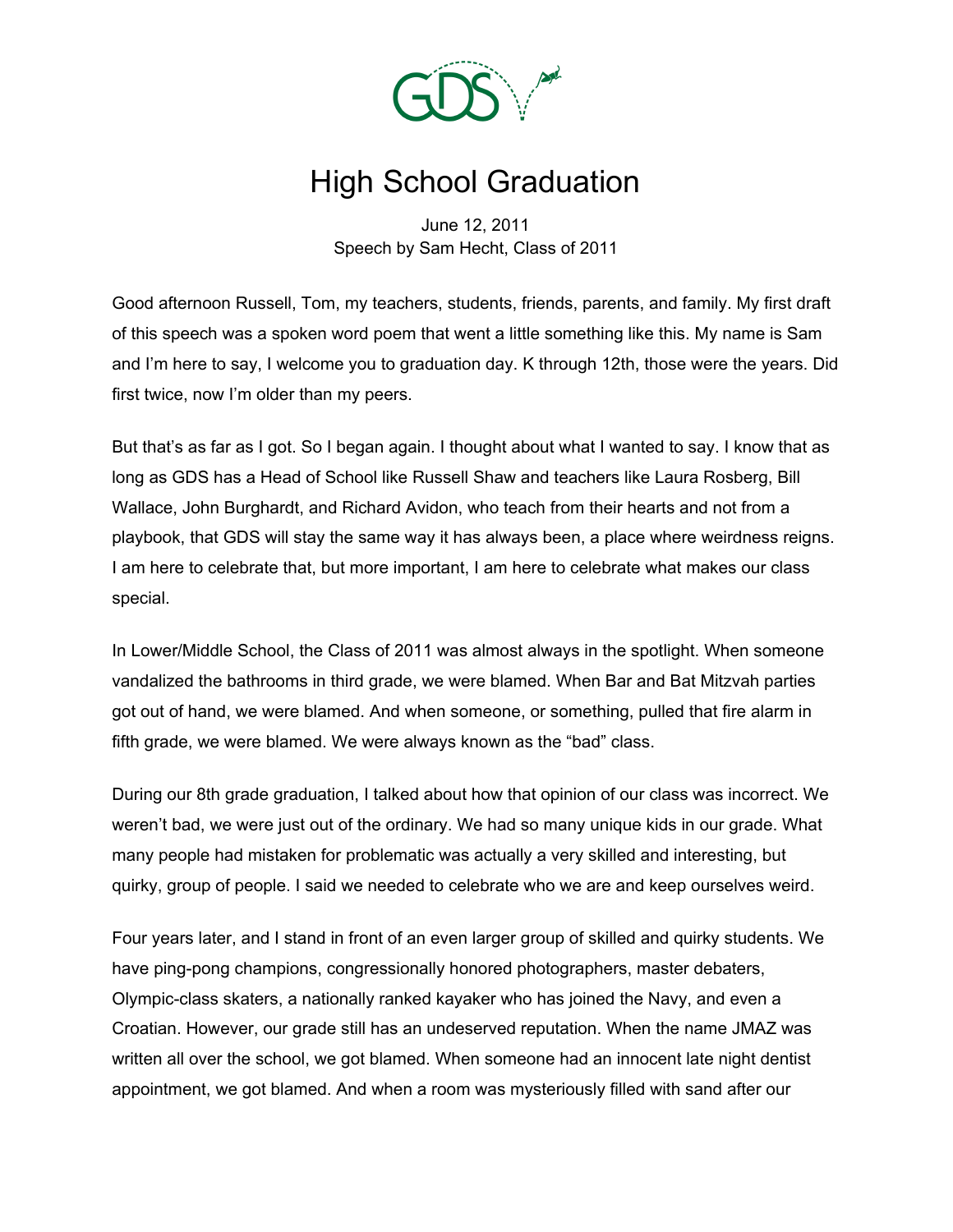senior prank, we got blamed. We rarely showed up for assemblies. We rarely participated in class votes. And we rarely went to the Haunted Forest together on Halloween. The word on the street was that our class was a bunch of slackers. A bunch of kids who came up short when compared to other classes.

But, they should never have compared us to other classes. They should have compared us to Charlie Sheen. "I'm different. I have a different constitution," the actor extraordinaire says, "I have a different brain, I have a different heart. I got tiger blood, man." Charlie Sheen is saying that he is a new and improved part of the human race. The same can be said for the Class of 2011. With our frequent barbecues in Rock Creek Park, our class used Facebook events and charcoal chimneys to build a grade community our own way. We are independently creative, starting things like the freestyle club, PAWS, and the Moustache Gazette. No past class has created more than we have, and that is because we are not like past classes. We are what future classes should aspire to be.

Justin Beiber, the bard and spokesman of our generation says, "I want my world to be fun. No parents, no rules, no nothing. Like, no one can stop me. No one can stop me." What I believe this miniature version of a human is saying, is that no one can stop him, and that is a feeling shared by not only the GDS grade of 2011, but by our entire generation. All over the world, our generation is quickly becoming known as "the Facebook Generation." Not because we do nothing but stalk other people's pictures all day, but because of our ability to use social media to create communities of strong individuals that refuse to be silenced. Across the Middle East, kids like us are rising up and throwing off the shackles of tyranny. In November, British students banded together to protest the raising of tuition fee caps and the reduction of public funding for higher education. In Spain, young men and women are demanding better living standards, more jobs, and a fairer system of democracy. Our grade's community is similarly independent, creative, and yes even sometimes disruptive, and that is why we are prepared to join our generation's great revolution.

If you leave here today remembering only one thing anyone has said, let it be this beautiful quotation from my dear friend and mentor, Stefani Joanne Angelina Germanotta, more commonly known as Lady Gaga.

My mama told me when I was young